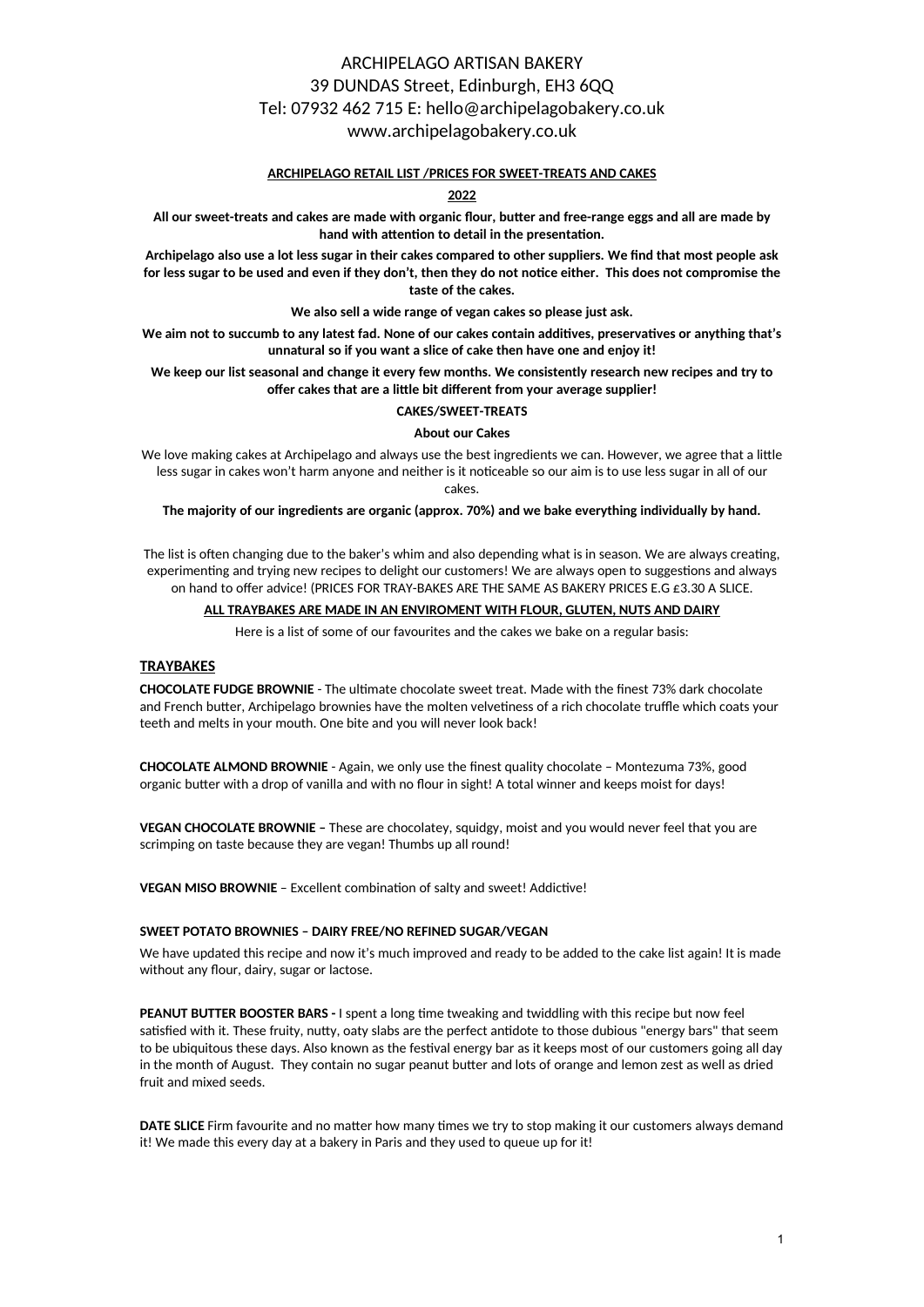# ARCHIPELAGO ARTISAN BAKERY 39 DUNDAS Street, Edinburgh, EH3 6QQ Tel: 07932 462 715 E: hello@archipelagobakery.co.uk

## www.archipelagobakery.co.uk

**FRUITY 'FREE FROM EVERYTHING' FLAPJACK / SUGAR FREE/VEGAN- no sugar, no eggs, no butter, no nuts! Made** without using flour. Bound together with softened dates and bananas. Contains seeds and dried fruits! Very healthy and very tasty and great if you are avoiding anything.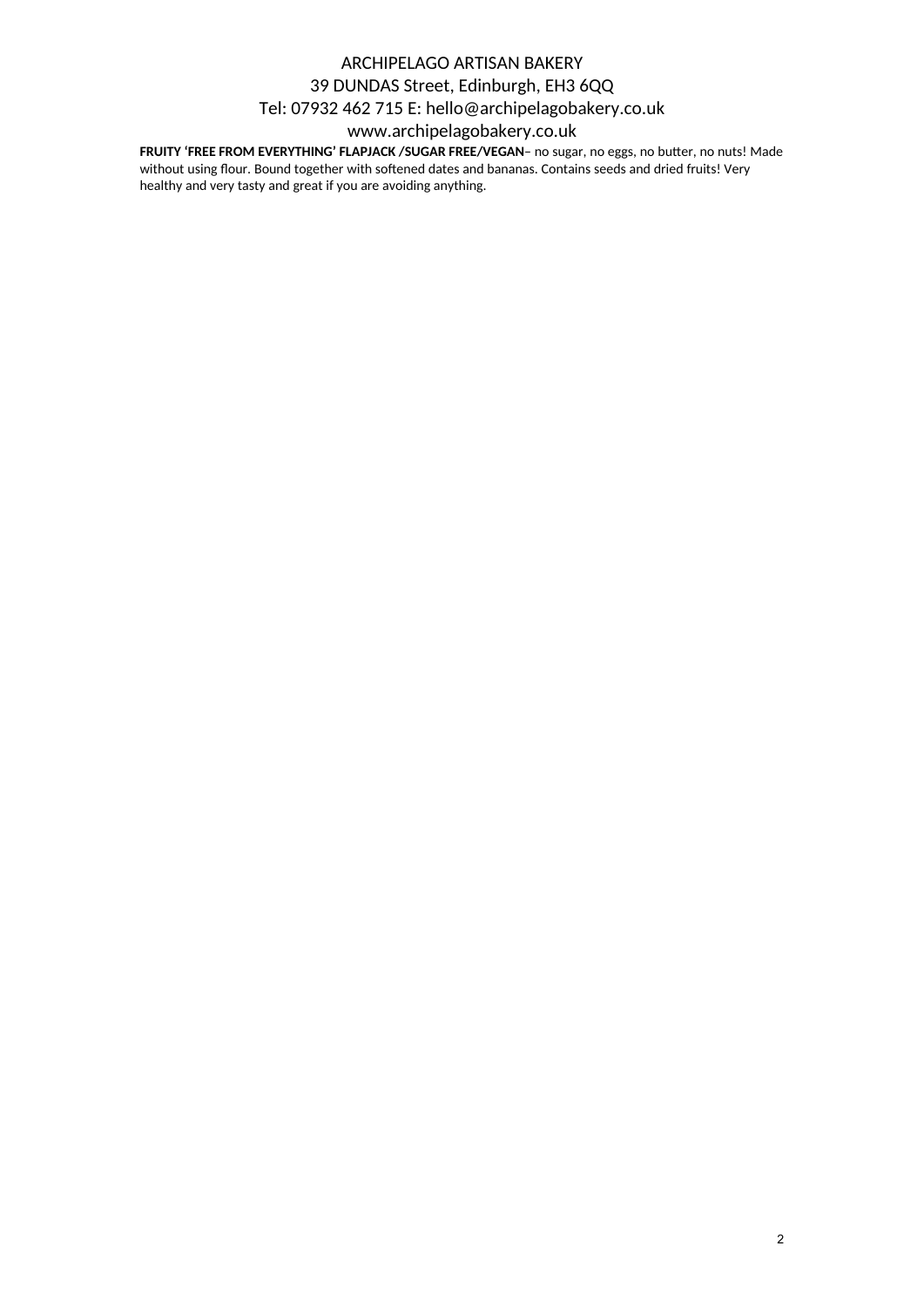# ARCHIPELAGO ARTISAN BAKERY 39 DUNDAS Street, Edinburgh, EH3 6QQ Tel: 07932 462 715 E: hello@archipelagobakery.co.uk www.archipelagobakery.co.uk

### **ARCHIPELAGO RETAIL CAKE LIST AND PRICES**

The following can all be made into either a loaf tin or a round cake. **ALL ARE MADE WITH LESS SUGAR**  *Most cakes can be made as loaves so please just ask* **Prices are as follows: ARCHIPELAGO LARGE LOAF WITH DRIZZLE or ICING: £35 ARCHIPELAGO ROUND CAKE 20CM £40 ARCHIPELAGO ROUND 23CM CAKE WITH DRIZZLE OR ICING: £45 PLEASE CHAT TO CAROLINE IN ADVANCE TO DISCUSS ANY REQUIREMENTS ETC** 

## **PLEASE NOTE THAT NONE OF OUR CAKES ARE MADE IN A GLUTEN FREE ENVIROMENT. THERE ARE TRACES OF GLUTEN AND A HIGH CHANCE OF CROSS-CONTAMINATION IS LIKELY.**

**BANANA AND WHOLEMEAL SPELT BREAD** - Our classic banana cake: moist, sweet and nutty as we use **wholemeal spelt flour** which is low in gluten – IT IS **NOT** gluten-free though. Lightly spiced with vanilla and cinnamon and topped with chunks of banana. We use lots of bananas and less sugar.

**DARK CHOCOLATE AND COURGETTE LOAF WITH FUDGE ICING –** Dark, chocolatey and with the texture of the moistest fudge cake, this tastes sinfully good but is actually vegan!

**CARROT CAKE** - Caroline's ultimate carrot cake recipe! Using wholemeal spelt flour and some ground almonds, lots of spice this cake is the most popular one on our list! Stays moist for days and we use a cream-cheese icing too!

**CARROT AND COCONUT CAKE** - We have created a slight variation on the carrot cake which is made with ground almonds, coconut and no refined sugar. It's a winner! It's spicy, coconutty, moist and very nutty with a cream cheese icing!

**LEMON DRIZZLE** –who doesn't love a lemon drizzle?! A classic cake and a firm favourite for a reason!

**ORANGE POLENTA CAKE** – a lovely citrusy cake with ground almonds and polenta. Zesty and moist and nice for breakfast or afternoon tea.

**RICH CHOCOLATE ALMOND CAKE** – I have been baking this delicious cake for the past 10 years and pinched the recipe from time spent working in Paris. It's a favourite cake of customers in the bakery too! It is made using ground almonds and no flour.

**BEST EVER CHOCOLATE CAKE** – needs no further description! Quite simply the best chocolate cake recipe we have found and beats all the others. We use a fudge butter cream icing in the middle and top with a chocolate ganache. We use 73% Montezuma dark chocolate for this.

**BEETROOT CHOCOLATE CAKE –** similar to a carrot cake in that we use a root veg to add the sweetness so we can use less sugar. We use a high percentage cacao powder for the chocolate element with some very dark chocolate drops. It's rich and moist and no-one would know there is beetroot in it! Due to the beetroot it's very moist so keeps very well.

**VEGAN BEETROOT CAKE –** Great cake using beetroot so a lot less sugar is required. A great vegan cake and very popular in the bakery. Iced with a vegan chocolate butter icing.